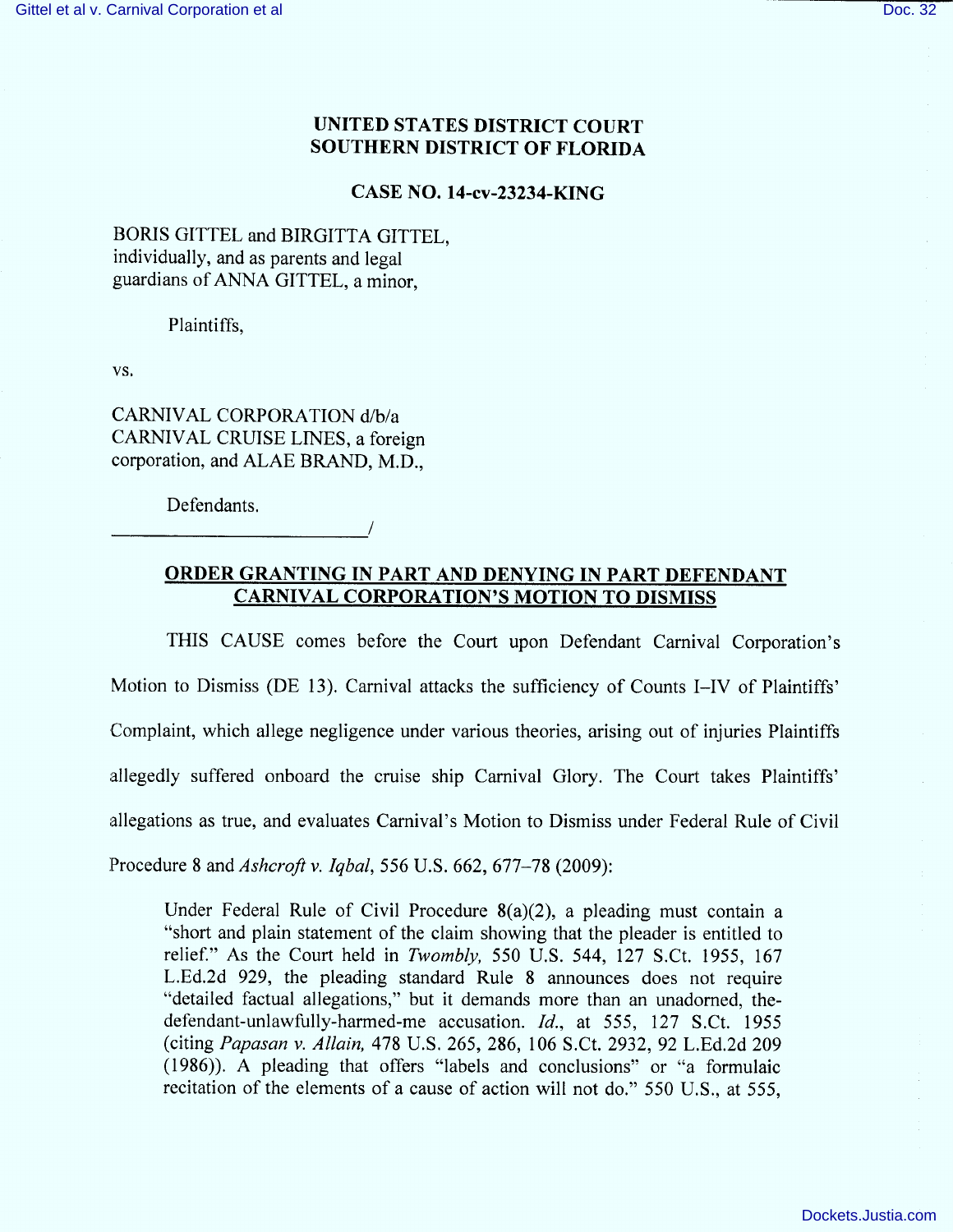127 S.Ct. 1955. Nor does a complaint suffice if it tenders "naked assertion[s]" devoid of "further factual enhancement." Id., at 557, 127 S.Ct. 1955.

To survive a motion to dismiss, a complaint must contain sufficient factual matter, accepted as true, to "state a claim to relief that is plausible on its face."  $Id.$ , at 570, 127 S.Ct. 1955. A claim has facial plausibility when the plaintiff pleads factual content that allows the court to draw the reasonable inference that the defendant is liable for the misconduct alleged.  $Id$ , at 556, 127 S.Ct. 1955. The plausibility standard is not akin to a "probability requirement," but it asks for more than a sheer possibility that a defendant has acted unlawfully. *Ibid.* Where a complaint pleads facts that are "merely consistent with" a defendant's liability, it "stops short of the line between possibility and plausibility of 'entitlement to relief.' "  $Id$ ., at 557, 127 S.Ct. 1955 (brackets omitted).

#### Count I-Negligence Against Carnival

In Count I, Plaintiffs allege negligence against Carnival arising out of Plaintiff Anna

Gittel's collision with the protruding, pointed edge of a passageway. This claim is governed

by the following standards:

"In analyzing a maritime tort case, we rely on general principles of negligence law.'' Daigle v. Point Landing, Inc., 616 F.2d 825, 827 (5th Cir. 1980). To plead negligence, a plaintiff must allege that (1) the defendant had a duty to protect the plaintiff from a particular injury; (2) the defendant breached that duty;  $(3)$  the breach actually and proximately caused the plaintiff's injury; and  $(4)$  the plaintiff suffered actual harm .

Chaparro v. Carnival Corp., 693 F.3d 1333, 1336 (11th Cir. 2012) (footnote omitted).

"[T]he benchmark against which a shipowner's behavior must be measured is ordinary reasonable care under the circumstances." Keefe v. Bahama Cruise Line, Inc., 867 F.2d 1318, 1322 (11th Cir. 1989). This standard "requires, as a prerequisite to imposing liability, that the carrier have had actual or constructive notice of the risk-creating condition, at least where ... the menace is one commonly encountered on land and not clearly linked to nautical adventure." *Id.*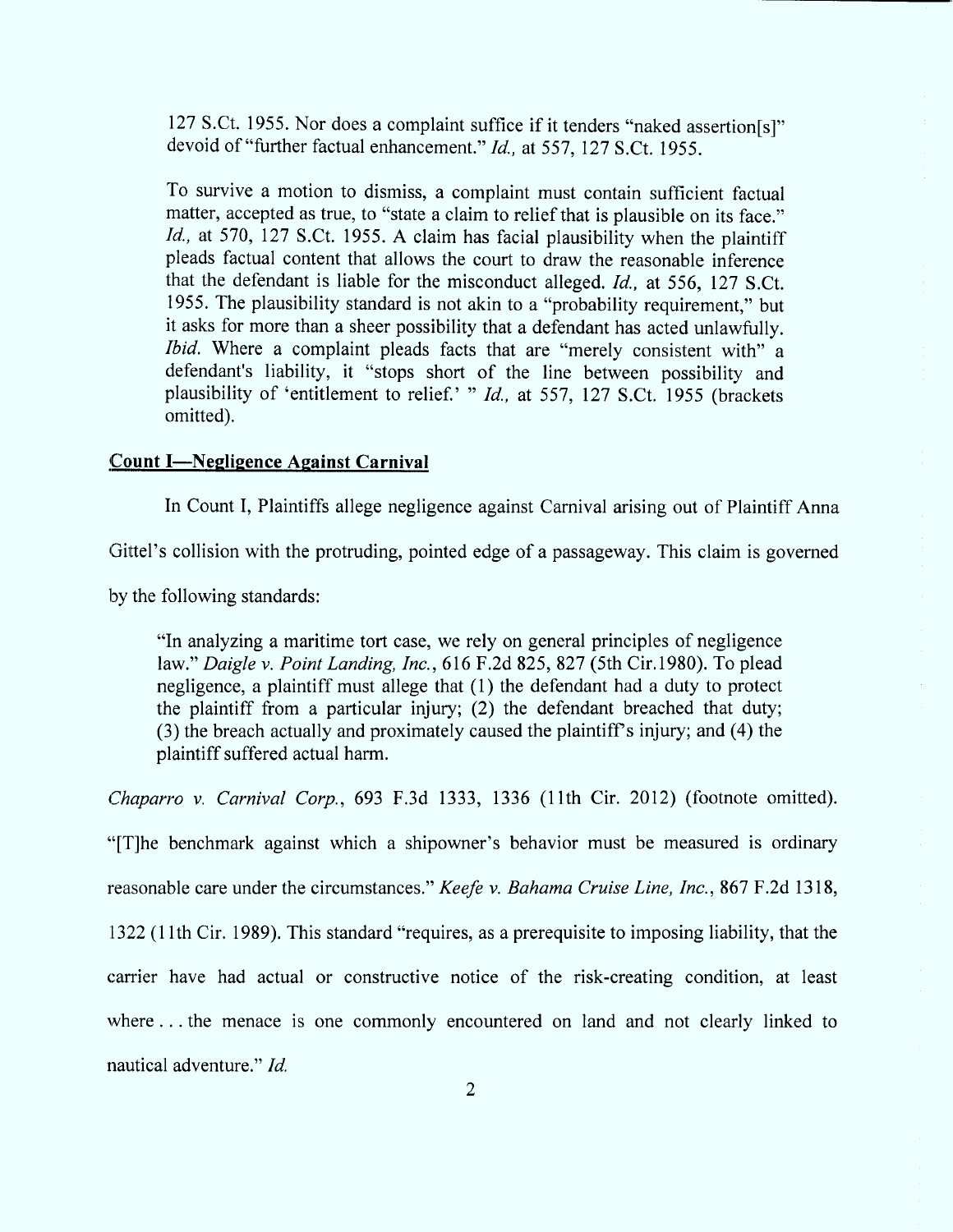Defendant asserts that Plaintiffs' count for negligence must be dismissed for failure to allege proximate causation. This failure is said to arise out of Plaintiffs' own allegations, which are that an "unidentified minor passenger pushed Anna Gittel, as the two collided, into the protruding, pointed edge of the passageway, opposite this passenger's cabin." DE  $1 \parallel 21$ . This unidentified minor's push is said to be an intervening cause, negating any possibility of proximate causation between Anna's injury and any act or omission of Carnival.

At this motion to dismiss stage, the Court declines to take so formalistic a view. Accepting the facts in the Complaint as true, Plaintiffs have shown (l) a sharp, protruding edge (a risk-creating condition);(2) in a public passageway (permitting the inference that Carnival had actual or constructive notice thereof); (3) which Carnival failed to remedy or about which Carnival failed to warn; and (4) absent the presence of which Anna Gittel would not have suffered the injuries that she did. These allegations state a claim for relief under Count I. The fact that an unidentified minor may have caused or contributed to Anna's injuries does not foreclose the plausibility that Carnival's negligence also caused Anna's injuries. Carnival's motion is due to be denied as to Plaintiffs' Count 1.

#### Count II—Negligent Hiring/Retention

Carnival also moves to dismiss Plaintiffs' Count II for negligent hiring and retention, on the basis that it states only conclusory allegations.

(Aj plaintiff bringing a claim for negligent hiring or retention of an independent contractor must prove that  $\cdot(1)$  the contractor was incompetent or unfit to perform the work; (2) the employer knew or reasonably should have known of the particular incompetence or unfitness; and  $(3)$  the incompetence or unfitness was a proximate cause of the plaintiffs injury.''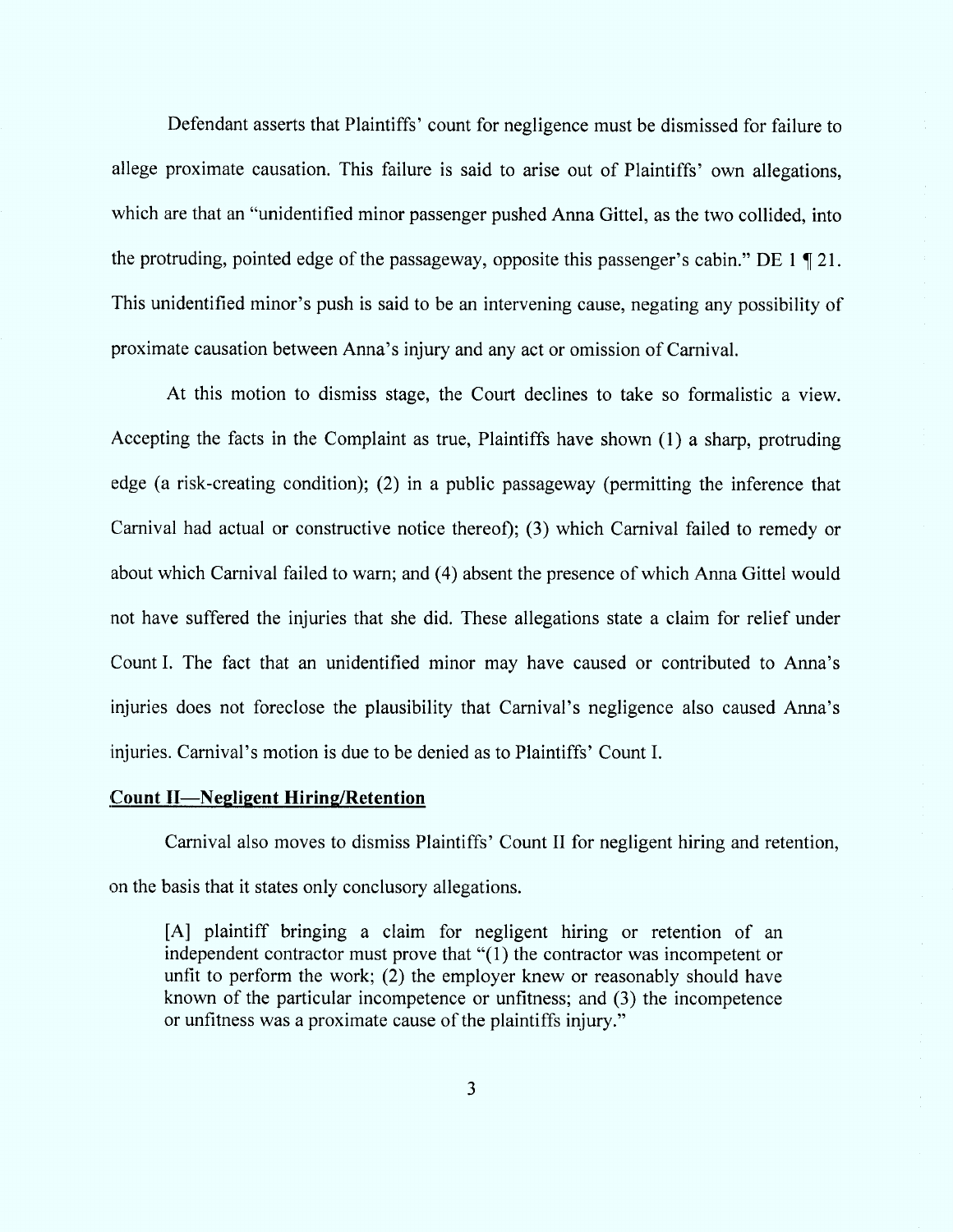Smolnikar v. Royal Caribbean Cruises Ltd., 787 F. Supp. 2d 1308, 1318 (S.D. Fla. 2011) (quoting Davies v. Commercial Metals Co., 46 So. 3d 71, 73-74 (Fla. 5th DCA 2010) and omitting citations). Plaintiffs allege that "the physician and additional medical personnel," in treating Anna Gittel, either did "not solely utilize non-absorbable sutures or fail[ed] to carry out the suturing process appropriately." DE 1, at  $\P$  48. These allegations may permit an inference of incompetence or unfitness, and certainly permit an inference that the medical staff acted with negligence. However, the complaint contains only conclusory allegations as to Carnival's knowledge of any particular incompetence or unfitness. Plaintiffs allege that "Carnival was aware and/or should have been aware with due diligence of the lack of competence of this personnel and/or the failure of this personnel to be duly qualified to render medical care." Id. at  $\P$  49. This is no more than a threadbare recital of the "knowledge" element of this cause of action. See Iqbal, 556 U.S. at 667–78. Plaintiffs provide no factual content sufficient to support it. Accordingly, Plaintiffs have failed to state a cause of action for negligent hiring or retention. Carnival's motion to dismiss must be granted as to Plaintiffs' Count 1l.

## Count III-Apparent Agency

In Count 111, Plaintiffs seek to hold Carnival vicariously liable for negligence of the onboard medical personnel on a theory of apparent agency. In the Eleventh Circuit, "a passenger may sue a shipowner for medical negligence if he can properly plead and prove detrimental, justifiable reliance on the apparent agency of a ship's medical staff-member.'' Franza v. Royal Caribbean Cruises, Ltd., 772 F.3d 1225, 1249 (11th Cir. 2014).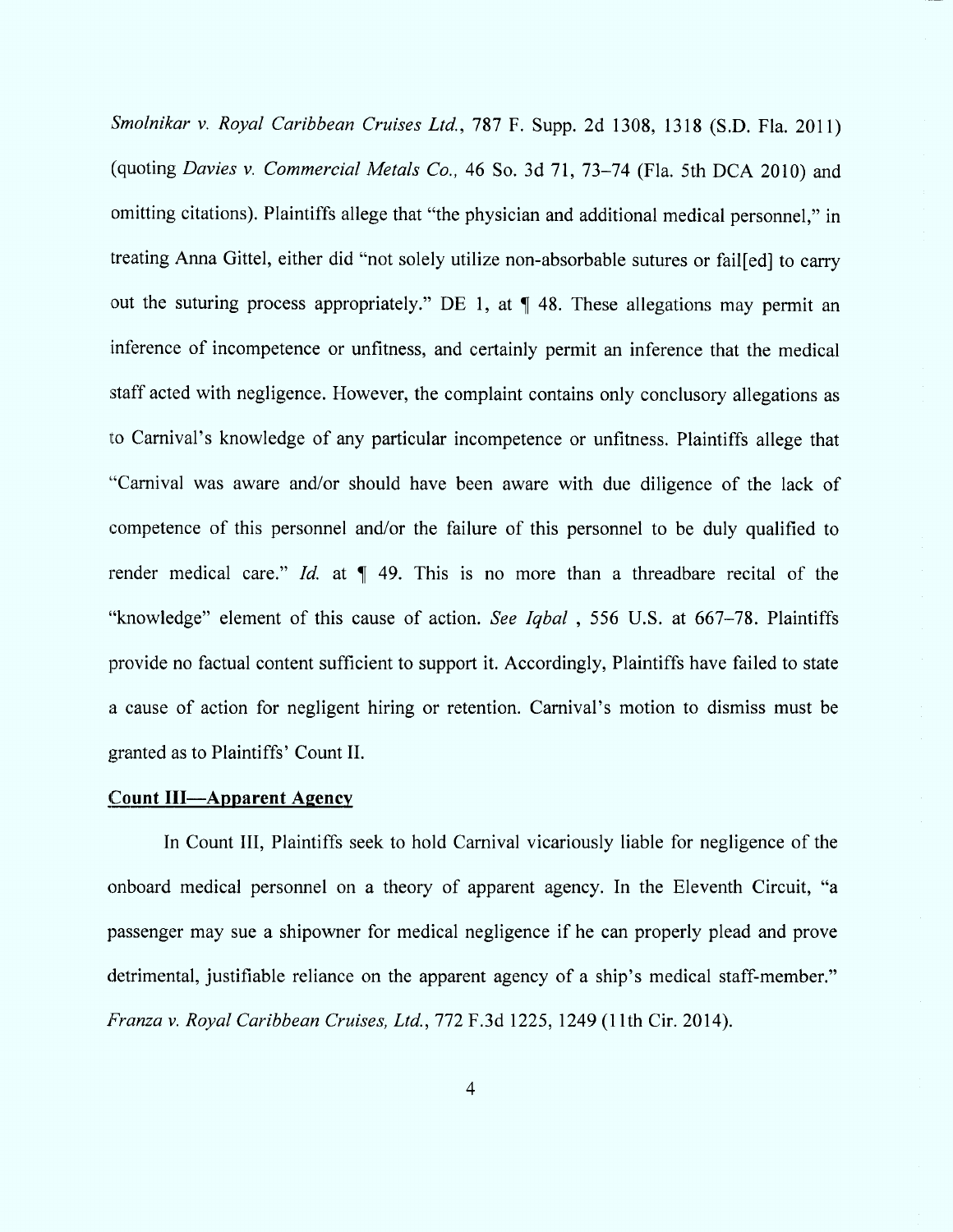The parties disagree as to whether this Court may consider the Plaintiffs' passenger ticket contract for purposes of determining whether they justifiably relied on the apparent agency of Anna Gittel's treating medical personnel. Carnival insists that the ticket contract forecloses justifiable reliance, for it expressly states that the ship's medical personnel are independent contractors, whose actions Carnival does not control. Carnival asserts that because of the language in the ticket contract, "Plaintiffs' alleged belief that the ship's medical personnel were Carnival's agents was unreasonable as a matter of law." DE 13, at 12 (emphasis in original).

The trouble for Carnival is that it relies for this proposition on two opinions from the Southern District of Florida that have been abrogated by the Eleventh Circuit's Franza decision.<sup>1</sup> In *Franza*, the district court dismissed a cruise-ship passenger's negligence counts against onboard medical personnel, which counts were premised on theories of agency and apparent agency, The Eleventh Circuit reversed. In its discussion of the agency-based count, the court addressed the parties' disagreement over whether the passenger ticket contract is properly considered at the motion to dismiss stage. The Eleventh Circuit declined to consider the passenger ticket contract, and stated that "even if we were to look to the contract at this stage, we would not consider the nurse and doctor to be independent contractors simply because that is what the cruise line calls them." Franza, 772 F.3d at 1238. Rather, the

Carnival's citation to these two cases for the proposition that Plaintiffs failed to state reliance "as a matter of law," with no mention of the *Franza* decision, is troubling to this Court. Carnival's Motion for Leave to file a Sur-sur Reply (DE 27) is DENIED.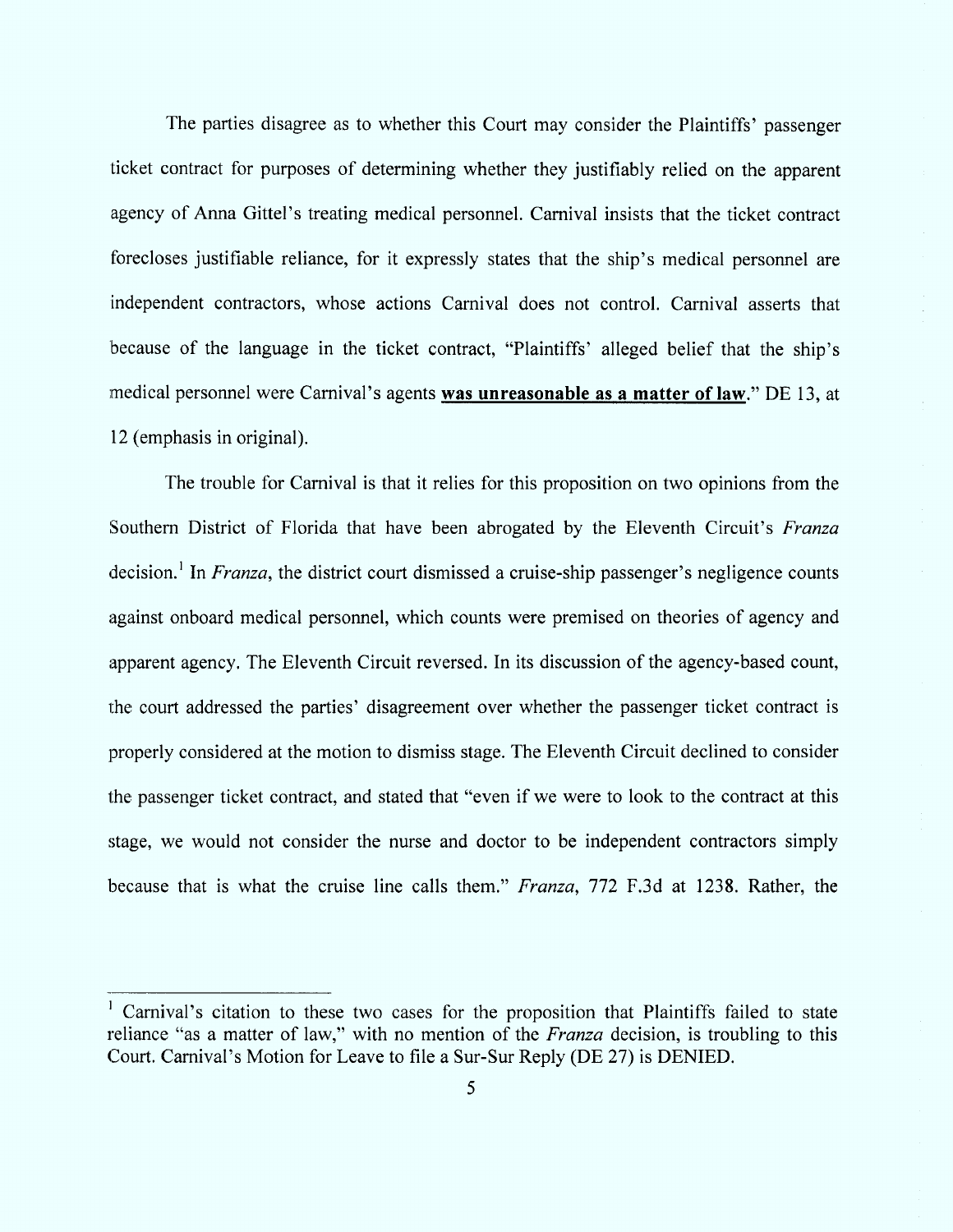Eleventh Circuit concluded that under the doctrines of both actual and apparent agency, "vicarious liability turns on the facts presented."  $Id$  at  $1251-52$ .

This Court has already concluded that Plaintiffs' allegations of improper suturing techniques and Anna's resulting injuries constitute sufticient allegations of the medical staff's negligence. Plaintiffs further allege that "Carnival held [its medical personnel] out as agents of Carnival through the use of crewmember uniforms, the use of Carnival forms.<sup>[2]</sup> and the fact that Carnival provided living quarters and medical offices on board the ship to the medical staff." DE 1, at  $\P$  54. Plaintiffs then take their allegations "one step further," as the *Franza* court recommended, by alleging that they would not have authorized the ship's medical personnel to treat Anna if they had known that they were not employees of Carnival. DE 1, at  $\P$  57. Under the standards articulated in the *Franza* decision, this Court concludes that Plaintiffs have adequately stated a cause of action for Carnival's vicarious negligence of its medical personnel, on a theory of apparent agency.<sup>3</sup> Carnival's motion as to Plaintiffs' Count 111 must be denied.

## Count IV-Joint Venture

The Eleventh Circuit, in Fulcher 's Point Pride Seafood, Inc. v. M/V Theodora Maria, 935 F.2d 208, 211 n.3 (11th Cir. 1991), "conclude<sup>[d]</sup> that we need look no further than" the

<sup>&</sup>lt;sup>2</sup> These were "medical forms bearing the Carnival logo." DE 1, at  $\P$  56.

 $3$  The Court does not consider the ticket contract at this point, nor does it decide the appropriateness of doing so; for, as recognized in Franza, the Court would not conclude that the ship's medical personnel are independent contractors "simply because that is what the cruise line calls them .''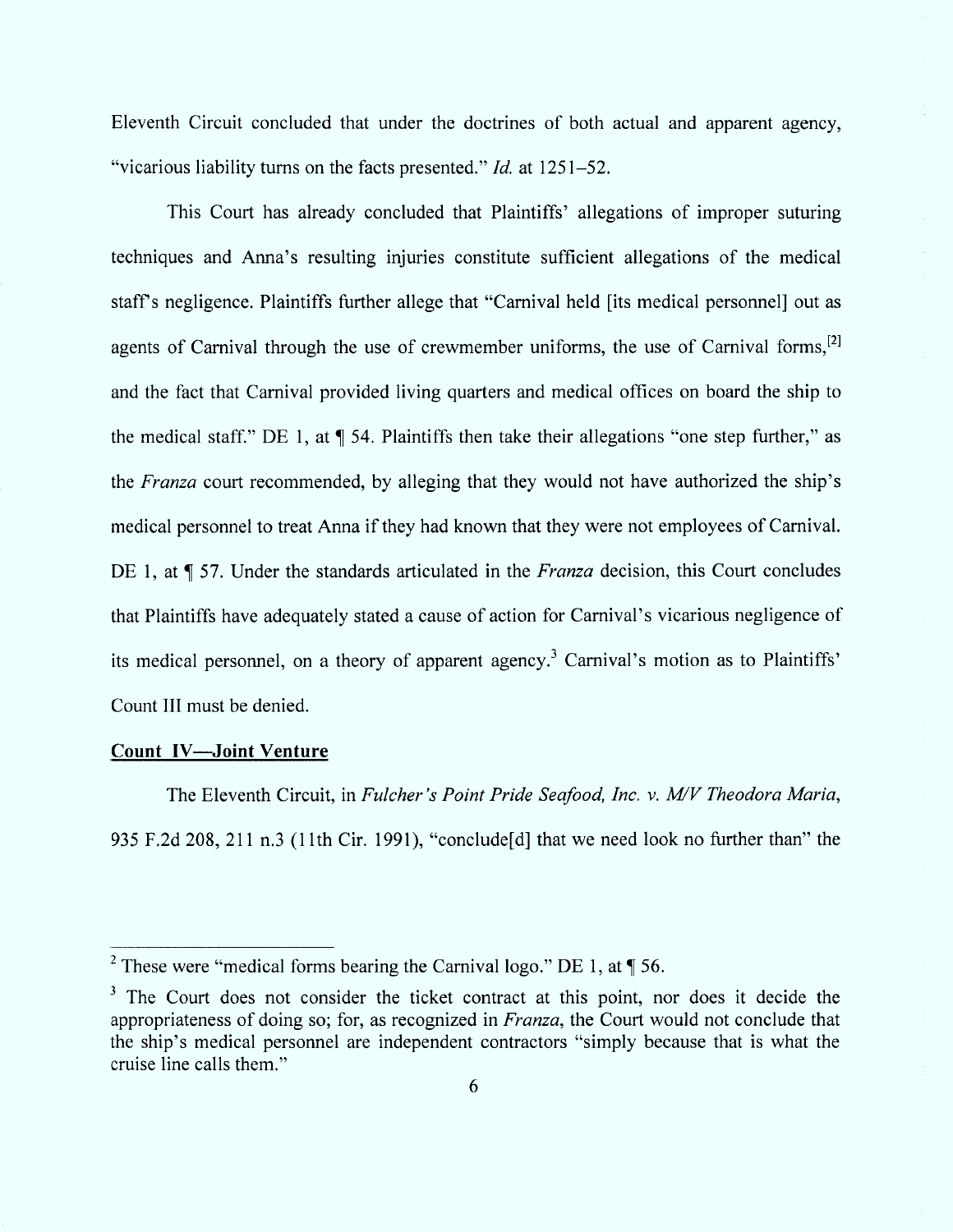former Fifth Circuit case of Sasportes v. M/V SOL DE COPACABANA, 581 F.2d 1204 (5th

Cir. 1978), to discern the elements of a joint venture:

The parties' intentions are important. Joint ventures involve joint control or the joint right of control, and joint proprietary interests in the subject matter of the venture. Both venturers share in the profits, and both have a duty to share in the losses. But of course these elements cannot be applied mechanically. No one aspect of the relationship is decisive.

Id. (citations omitted). The factors listed by the Sasportes court are not a checklist. They are only signposts, likely indicia, but not prerequisites.

Fulcher's Point Pride Seafood, 935 F.2d at 211 (footnote omitted) (quoting Sasportes, 581

F.2d at 1208, and omitting citations). Accordingly, "[c]ontrary to Carnival's contention,

under current general maritime law, the foregoing factors do not quite form a conjunctive test

in which every element must be met." Hung Kang Huang v. Carnival Corp., 909 F. Supp. 2d

1356, 1361 (S.D. Fla. 2012), abrogated on other grounds by Franza, 772 F.3d 1225.

Nevertheless, this Court concludes that Plaintiffs have failed to state a cause of action

against Carnival based on a joint venture between it and its medical personnel. Plaintiffs

allege the following:

27. Upon information and belief, Carnival and its medical personnel intended to create a joint venture by sharing a symbiotic relationship whereby Carnival provided the facilities, equipment, and patients for treatment, and the medical personnel provided its medical education, training, and experience in treating the presenting medical conditions of Carnival's passengers.

28. Upon information and belief, Carnival and its medical personnel would have each had the right to contractually control their respective aspects of the relationship by virtue of Carnival controlling all aspects relating to the number of shipboard passengers and the available facilities for treatment, whereas the medical personnel dictated the scope of medical services to be provided under the contract.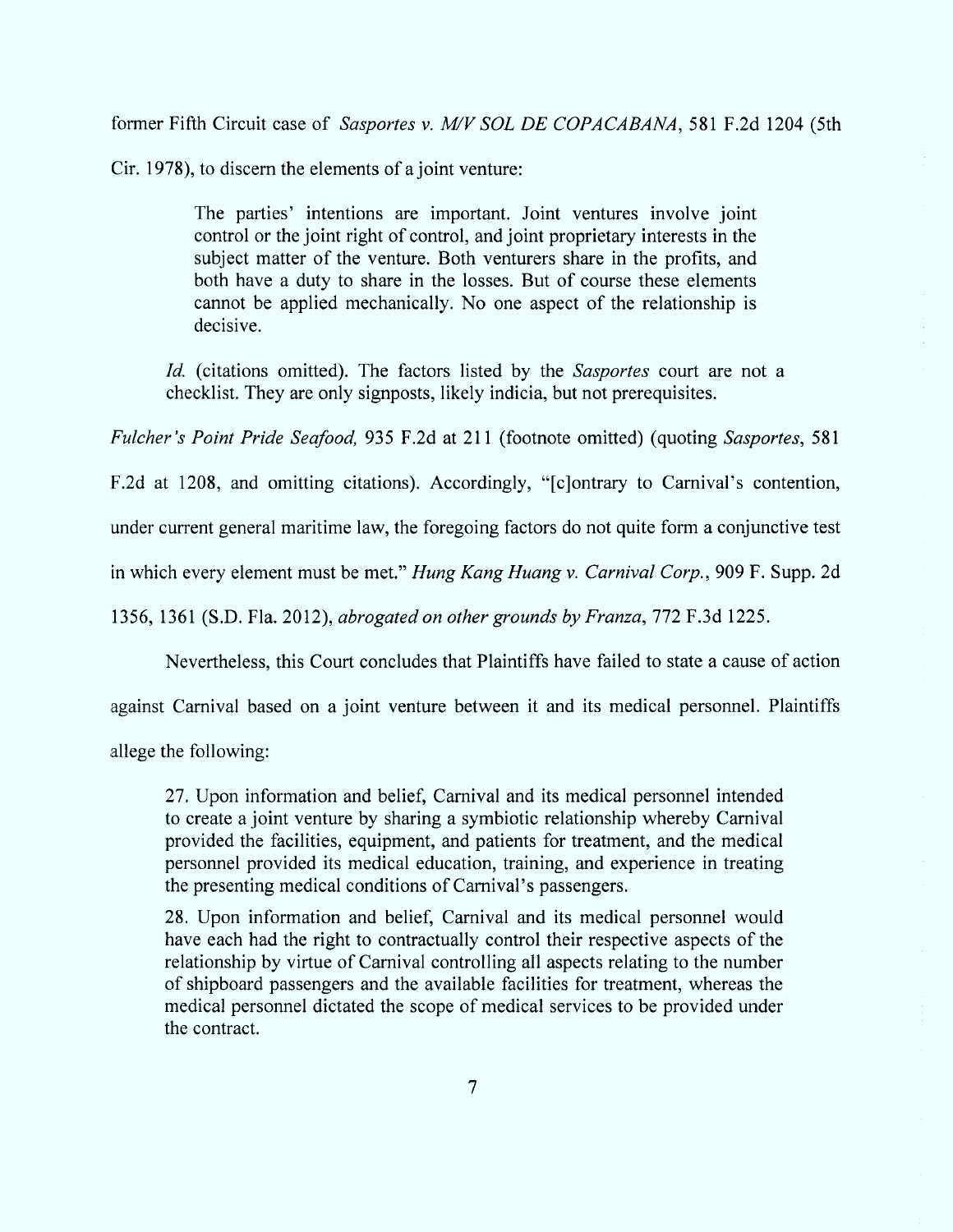29. Such a joint venture could only, and did, function where both Carnival and the medical personnel had a proprietary interest in the services to be provided onboard to the passengers, and each party shared in the profits derived under the contract, as well as the losses.

DE 1, at  $\P$  27-29. This Court concludes that, as in the *Huang* case, "all that Plaintiff pleads is a division of responsibilities," rather than joint proprietary interest and joint control. Huang, 909 F. Supp. 2d at 1362. Furthermore, Plaintiffs' allegations as to the sharing of profits and losses are stated as mere conclusions, and are therefore not entitled to the presumption of truth. Carnival's motion to dismiss must be granted as to Plaintiffs' count IV.

## The Individual Claims of Boris Gittel and Birgitta Gittel

Carnival argues, in somewhat summary fashion, that the individual claims of Boris and Birgitta Gittel must be dismissed for failure to state a claim. The Court disagrees. Plaintiffs allege that due to Anna's injuries they were significantly limited in the cruise activities in which they could participate (DE 1, at  $\P$  32); and that they "have suffered and continue to suffer the expense of medical and nursing care and treatment, as well as the pecuniary loss as it relates to the expense of the cruise that was ruined due to the events'' alleged in the Complaint (DE 1, at  $\P$  44).

These allegations articulate specific pecuniary losses by Boris and Birgitta Gittel individually, plausibly arising out of the alleged incidents at the heart of this case. Taking Plaintiffs' allegations as true, they are sufficient to state a claim upon which relief can be granted. Carnival's motion to dismiss must be denied as to the individual claims of Boris and Birgitta Gittel.